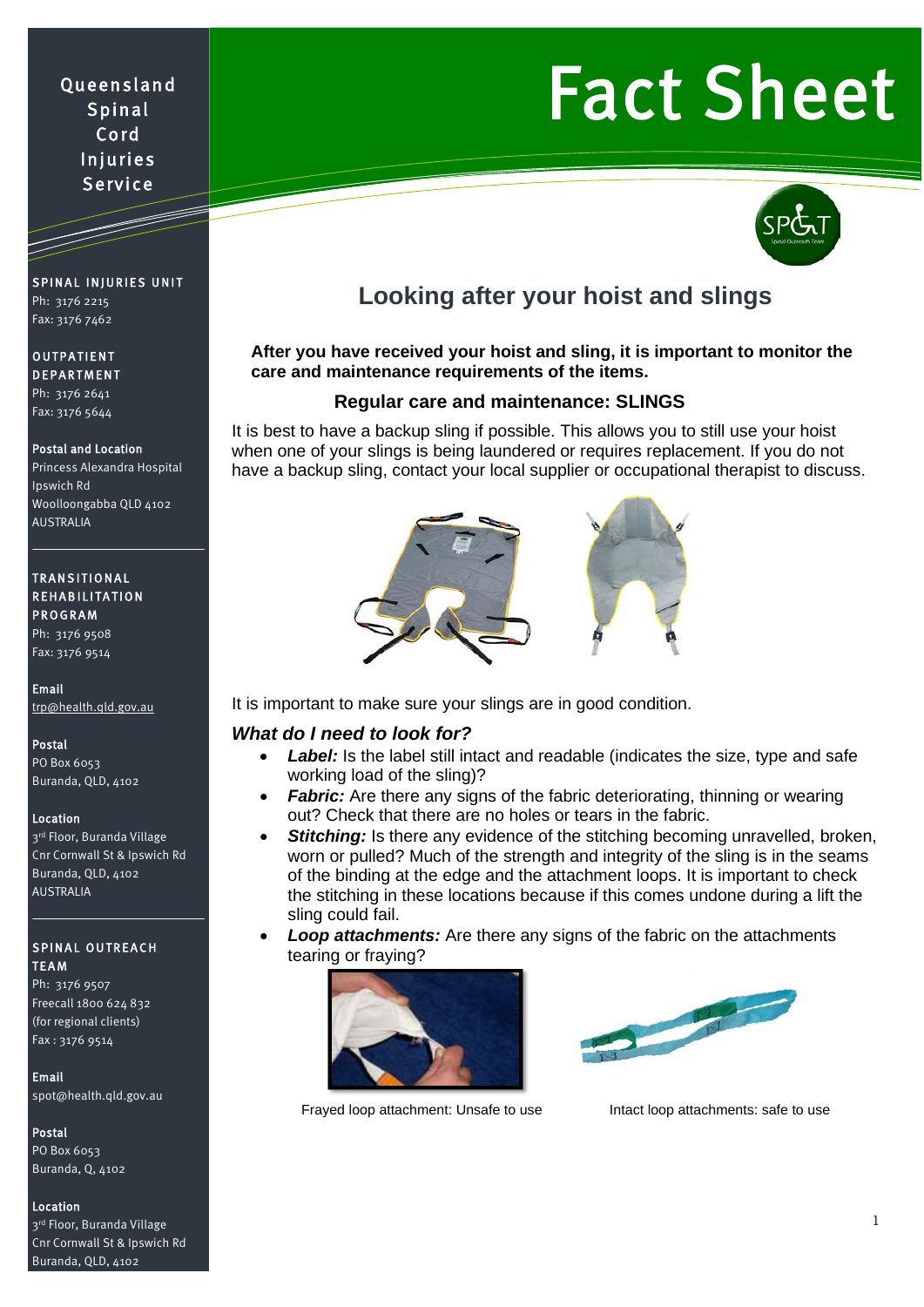# Queensland Spinal Cord Injuries **Service**

# Fact Sheet

SPINAL INJURIES UNIT Ph: 3176 2215 Fax: 3176 7462

|<br>|-<br>|-

#### OUTPATIENT DEPARTMENT

Ph: 3176 2641 Fax: 3176 5644

#### Postal and Location

Princess Alexandra Hospital Ipswich Rd Woolloongabba QLD 4102 AUSTRALIA

#### TRANSITIONAL REHABILITATION PROGRAM

Ph: 3176 9508 Fax: 3176 9514

Email

[trp@health.qld.gov.au](mailto:trp@health.qld.gov.au) 

#### Postal

PO Box 6053 Buranda, QLD, 4102

#### Location

3rd Floor, Buranda Village Cnr Cornwall St & Ipswich Rd Buranda, QLD, 4102 AUSTRALIA

#### SPINAL OUTREACH **TFAM**

Ph: 3176 9507 Freecall 1800 624 832 (for regional clients) Fax : 3176 9514

#### Email

[spot@health.qld.gov.au](mailto:spot@health.qld.gov.au) 

#### Postal

PO Box 6053 Buranda, Q, 4102

#### Location

3rd Floor, Buranda Village Cnr Cornwall St & Ipswich Rd Buranda, QLD, 4102

**Plastic Clip Attachments:** Are there any chips or cracks in the plastic (you can check this by looking at the plastic clip with light behind it) or any sharp edges that could wear through the fabric? Is there any wearing down of the keyhole attachment (it should make an audible click when attached)?



Plastic Clip attachment

- **Padding (if present):** Is there any evidence of deterioration in the padding of the leg straps?
- **Laundering:** Do you know the sling's washing instructions?
- *Hoist/sling compatibility:* Is the sling compatible with the hoist (same brand, same attachment style)? It is recommended to use a hoist and sling of the same brand to prevent accidental disconnection of the sling, leading to injury.
- Never use a sling with clips on a hoist designed for loop attachments or vice versa.

### *How often should I check the sling?*

It is a good idea to get into the habit of checking the sling before each use and after laundering.

#### *What should I do if I think the sling has deteriorated?*

- Do not use a sling that has deteriorated. It may fail during the lift.
- Use your backup sling.
- If the item is from MASS, contact MASS repairs phone: 3136 3524 email: [MASS-Equipment@health.qld.gov.au](mailto:MASS-Equipment@health.qld.gov.au)
- If privately funded, contact the supplier of the equipment.
- If you are unsure, contact your local occupational therapist (OT) or Spinal Outreach Team (SPOT) OTs with the following information - make/model of your hoist and slings, when it was supplied, who scripted and funded it.
- Depending on the funding scheme, it can take some months to trial and receive a replacement sling, so it is best to contact your local OT as early as possible.
- You may need to organise hire of another sling. Contact your local OT or the SPOT OTs for information on companies that loan hoists and slings.

#### **Tip: Keep the following:**

- Instruction manuals, warranties, serial numbers and any other information that you receive with your equipment
- Exact make and model of item/s
- Supplier details
- If MASS funded, the plaque number of the item/s
- Name and contact details of the organisation to contact if any problems occur.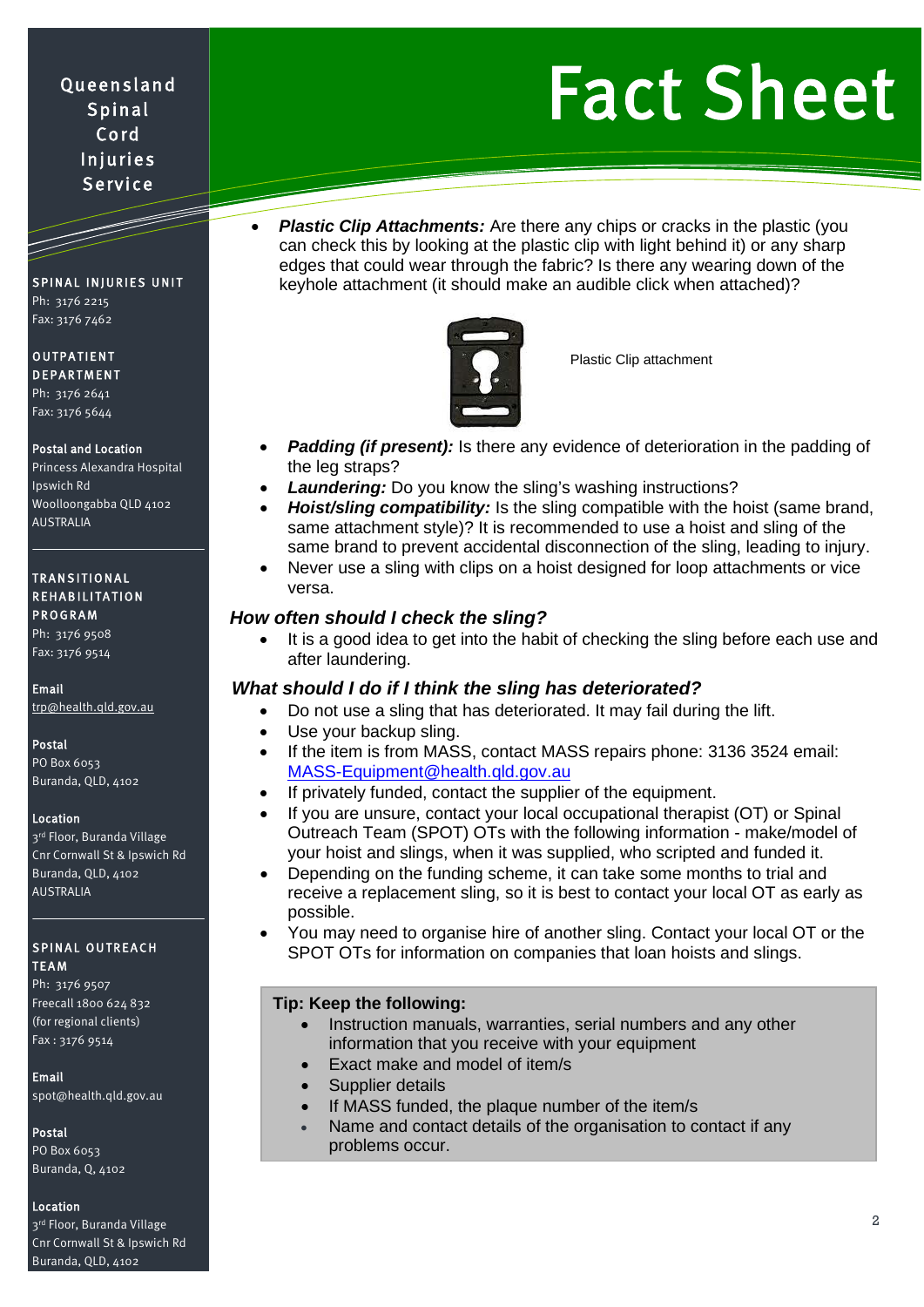# Fact Sheet

Queensland Spinal Cord Injuries Service

# SPINAL INJURIES UNIT

Ph: 3176 2215 Fax: 3176 7462

#### OUTPATIENT DEPARTMENT

Ph: 3176 2641 Fax: 3176 5644

#### Postal and Location

Princess Alexandra Hospital Ipswich Rd Woolloongabba QLD 4102 AUSTRALIA

#### TRANSITIONAL REHABILITATION PROGRAM

Ph: 3176 9508 Fax: 3176 9514

#### Email

[trp@health.qld.gov.au](mailto:trp@health.qld.gov.au) 

#### Postal

PO Box 6053 Buranda, QLD, 4102

#### Location

3rd Floor, Buranda Village Cnr Cornwall St & Ipswich Rd Buranda, QLD, 4102 AUSTRALIA

#### SPINAL OUTREACH TEAM

Ph: 3176 9507 Freecall 1800 624 832 (for regional clients) Fax : 3176 9514

#### Email

[spot@health.qld.gov.au](mailto:spot@health.qld.gov.au) 

#### Postal

PO Box 6053 Buranda, Q, 4102

#### Location

3rd Floor, Buranda Village Cnr Cornwall St & Ipswich Rd Buranda, QLD, 4102

## **Regular care and maintenance: HOISTS**

### *What do I need to look for?*

- **Battery:** Is the battery charging correctly?
- **Hand controller:** Do the hand control buttons respond instantly?
- **Cord:** Is there any sign of damage to the cord for the hand control such as over stretching or exposed wiring?
- **Emergency feature:** Do the emergency stop button and emergency lower system work?
	- **Pivot frame:** If your hoist has a pivot frame, does it move freely and easily?
- **General:** Are there any signs of corrosion/rusting, cracking, sharp edges or other damage on the frame, boom or yoke or actuator housing of the hoist?

- **Legs:** Do the legs move smoothly when being spread and closed?
- **Battery:** Does the battery engage easily on the hoist and charger?
- **Casters:** Are the casters securely attached and rolling freely as you move the hoist?
- **Brakes:** Are the brakes easy to engage and braking effectively?

### *For mobile floor hoists only: For ceiling track hoists only:*

**Track:** Are there any obvious signs of damage to the track? Does the hoist move freely along the track?





Mobile floor hoist Ceiling track hoist Ceiling track hoist

### *How often should I check the hoist?*

It is a good idea to get into the habit of doing a simple quick check of the hoist before you use it each time and a more detailed inspection regularly.